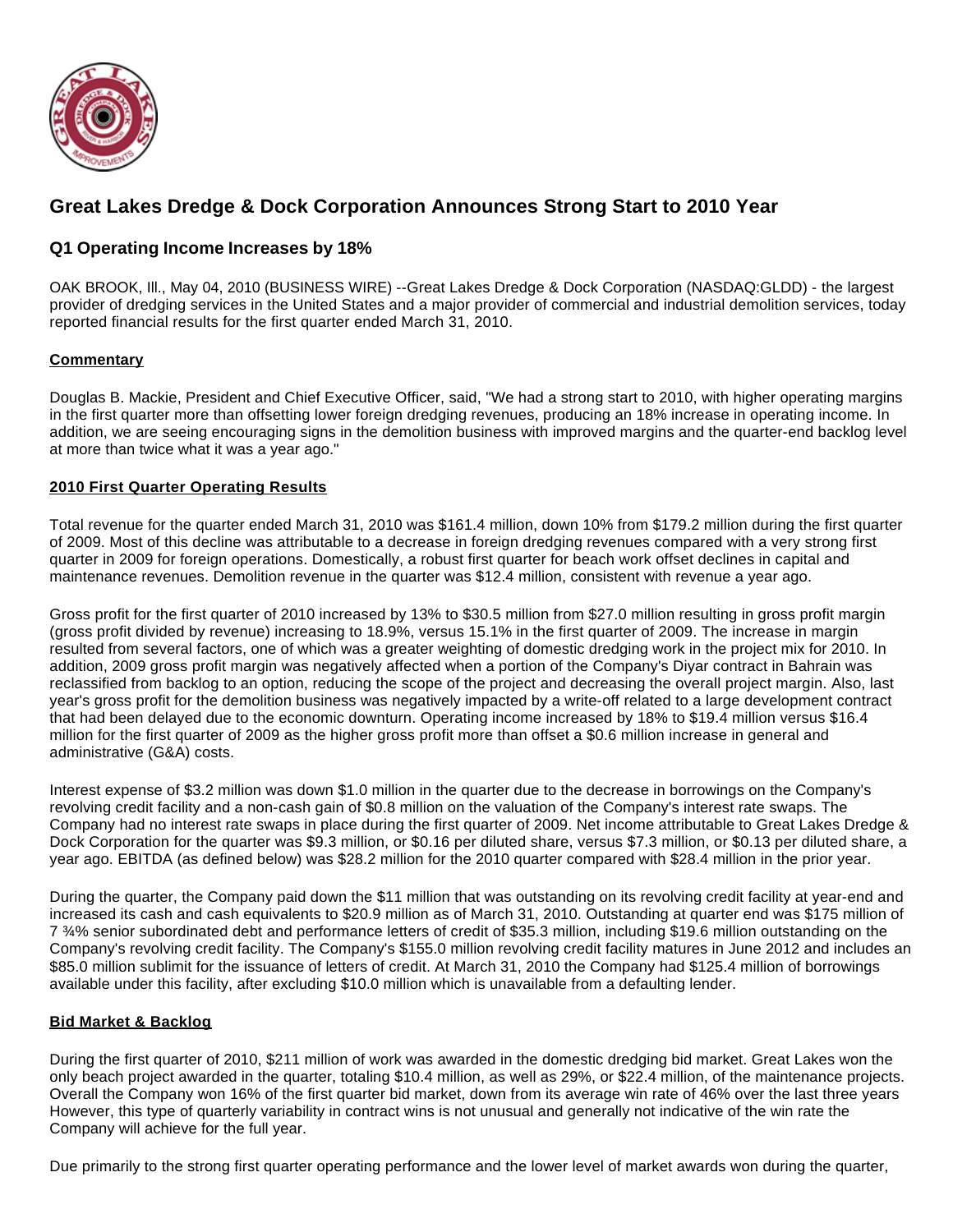the Company's overall backlog decreased to \$296 million as of March 31, 2010 compared with \$344 million a year earlier. Dredging backlog at March 31, 2010 and 2009 excludes \$35 million and \$63 million, respectively, of domestic low bids pending award, additional phases ("options") pending on domestic projects currently in backlog and the remaining option on the Diyar contract. Demolition services backlog at March 31, 2010 was \$51.2 million, compared with \$24.1 million at March 31, 2009. This increase reflects the success the demolition business has had in expanding into other markets, specifically in New York.

#### **Commentary**

Doug Mackie continued, "We are very pleased with our start to 2010. The strong 2009 domestic bid market, bolstered by stimulus funding, provided a solid domestic backlog with which to kick off 2010.

"Momentum continues to build for the Harbor Maintenance Trust Fund ("HMTF") initiative. In the last two months, a bill related to the use of the Fund's revenues was introduced in Congress with support building on both sides of the aisle. In addition, it currently appears that a new Water Resources Development Act ("WRDA") bill is also gaining momentum and will be introduced in the coming months. We currently anticipate that the HMTF bill will be attached to the WRDA bill and that they will be passed this fall.

"We are also optimistic about longer term opportunities both domestically and in the Middle East. In the U.S., there is increased attention being focused on expansion projects for East and Gulf Coast ports. The number of ports and the size of projects which are being discussed in this regard will have a substantial impact on the U.S. dredging market as plans progress.

"In the Middle East, it appears that customers are beginning to feel more confident in moving forward with infrastructure projects, although not of the massive scope we have seen in the past. Consistent with the expectation of heightened activity levels in the region during 2011, we are moving forward with an \$18 million upgrade of the dredge Ohio that was purchased in 2007. This dredge, already located in the Middle East, will be a world class cutter suction dredge, similar in size and capabilities to our dredge Texas, which will make the Ohio well suited for many of the projects we see on the horizon.

"With regard to 2010, we're looking forward to another strong year for Great Lakes. The precise timing of when the Corps brings dredging projects to market can be difficult to predict. However, the continuing need to maintain the nation's waterways and deepen its ports to maintain world class status ensures there will be ongoing demand for domestic dredging for the foreseeable future. We are also encouraged by signs that both the international market for dredging and the domestic demolition business are beginning to come back."

## **Use of EBITDA**

EBITDA, as provided herein, represents net income (loss) attributable to Great Lakes Dredge & Dock Corporation, adjusted for net interest expense, income taxes, depreciation and amortization expense. EBITDA should not be considered an alternative to, or more meaningful than, amounts determined in accordance with accounting principles generally accepted in the United States of America ("GAAP") including: (a) operating income as an indicator of operating performance; or (b) cash flows from operations as a measure of liquidity. As such, the Company's use of EBITDA, instead of a GAAP measure, has limitations as an analytical tool, including the inability to determine profitability or liquidity due to the exclusion of interest expense and the associated significant cash requirements and the exclusion of depreciation and amortization, which represent significant and unavoidable operating costs given the level of indebtedness and capital expenditures needed to maintain the Company's business. For these reasons, the Company uses operating income to measure its operating performance and uses EBITDA only as a supplement. EBITDA is reconciled to net income (loss) attributable to Great Lakes Dredge & Dock Corporation in the table of financial results. (For further explanation, please refer to the Company's SEC filings.)

## **Conference Call Information**

The Company will conduct a quarterly conference call, which will be held on Tuesday, May 4<sup>th</sup> at 10:30 a.m. C.D.T. The call in number is 866-783-2141 and passcode is 98550773. The call can also be heard on the Company's website, [www.gldd.com](http://cts.businesswire.com/ct/CT?id=smartlink&url=http%3A%2F%2Fwww.gldd.com%2F&esheet=6275421&lan=en_US&anchor=www.gldd.com&index=1&md5=e9b3eda23196dad7132584aead42d4e1) under Events and Presentations on the investor relations page. Information related to the conference call will also be available on the investor relations page of the Company's website. The conference call will be available by replay for two weeks, by calling 888-286-8010 and providing passcode 81800212.

#### **The Company**

Great Lakes Dredge & Dock Corporation is the largest provider of dredging services in the United States and the only U.S. dredging company with significant international operations, averaging 30% of its dredging revenues over the last three years. The Company is also one of the largest U.S. providers of commercial and industrial demolition services primarily in the Northeast. Additionally, the Company owns a 50% interest in a marine sand mining operation in New Jersey which supplies sand and aggregate used for road and building construction. Great Lakes has a 120-year history of never failing to complete a marine project and owns the largest and most diverse fleet in the U.S. industry, comprised of over 180 specialized vessels.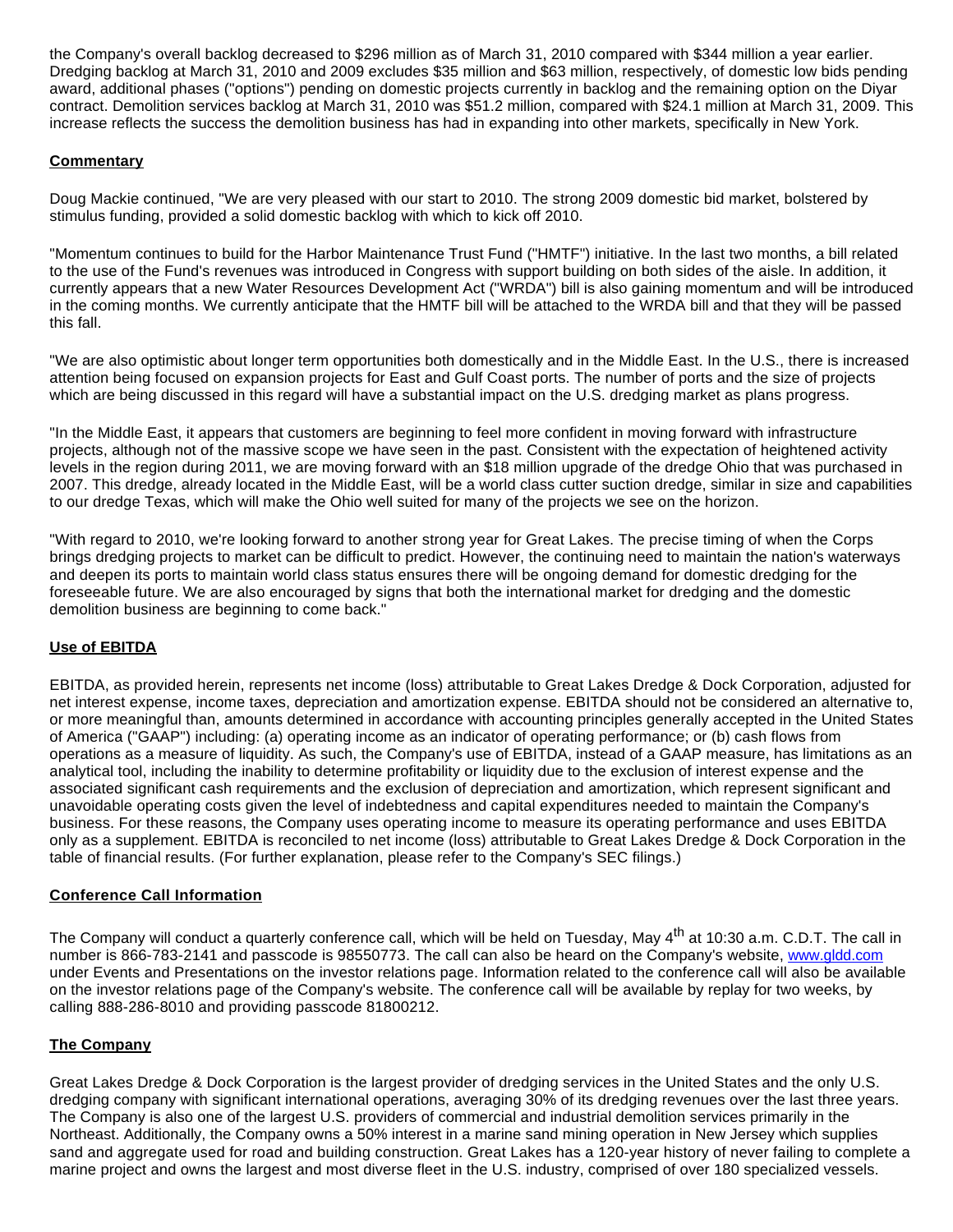# **Cautionary Note Regarding Forward-Looking Statements**

Certain statements in this press release may constitute "forward-looking" statements as defined in Section 27A of the Securities Act of 1933 (the "Securities Act"), Section 21E of the Securities Exchange Act of 1934 (the "Exchange Act"), the Private Securities Litigation Reform Act of 1995 (the "PSLRA") or in releases made by the Securities and Exchange Commission ("SEC"), all as may be amended from time to time. Such forward-looking statements involve known and unknown risks, uncertainties and other important factors that could cause the actual results, performance or achievements of Great Lakes and its subsidiaries, or industry results, to differ materially from any future results, performance or achievements expressed or implied by such forward-looking statements. Statements that are not historical fact are forward-looking statements. Forwardlooking statements can be identified by, among other things, the use of forward-looking language, such as the words "plan," "believe," "expect," "anticipate," "intend," "estimate," "project," "may," "will," "would," "could," "should," "seeks," or "scheduled to," or other similar words, or the negative of these terms or other variations of these terms or comparable language, or by discussion of strategy or intentions. These cautionary statements are being made pursuant to the Securities Act, the Exchange Act and the PSLRA with the intention of obtaining the benefits of the "safe harbor" provisions of such laws. Great Lakes cautions investors that any forward-looking statements made by Great Lakes are not guarantees or indicative of future performance. Important assumptions and other important factors that could cause actual results to differ materially from those forward-looking statements with respect to Great Lakes, include, but are not limited to, risks associated with Great Lakes' leverage, fixed price contracts, dependence on government contracts and funding, bonding requirements and obligations, international operations, government regulation, restrictive debt covenants and fluctuations in quarterly operations, and those factors, risks and uncertainties that are described in Item 1A of its Annual Report on Form 10-K for the year ended December 31, 2009, and in other securities filings by Great Lakes with the SEC.

Although Great Lakes believes that its plans, intentions and expectations reflected in or suggested by such forward-looking statements are reasonable, actual results could differ materially from a projection or assumption in any forward-looking statements. Great Lakes' future financial condition and results of operations, as well as any forward-looking statements, are subject to change and inherent risks and uncertainties. The forward-looking statements contained in this press release are made only as of the date hereof and Great Lakes does not have or undertake any obligation to update or revise any forwardlooking statements whether as a result of new information, subsequent events or otherwise, unless otherwise required by law.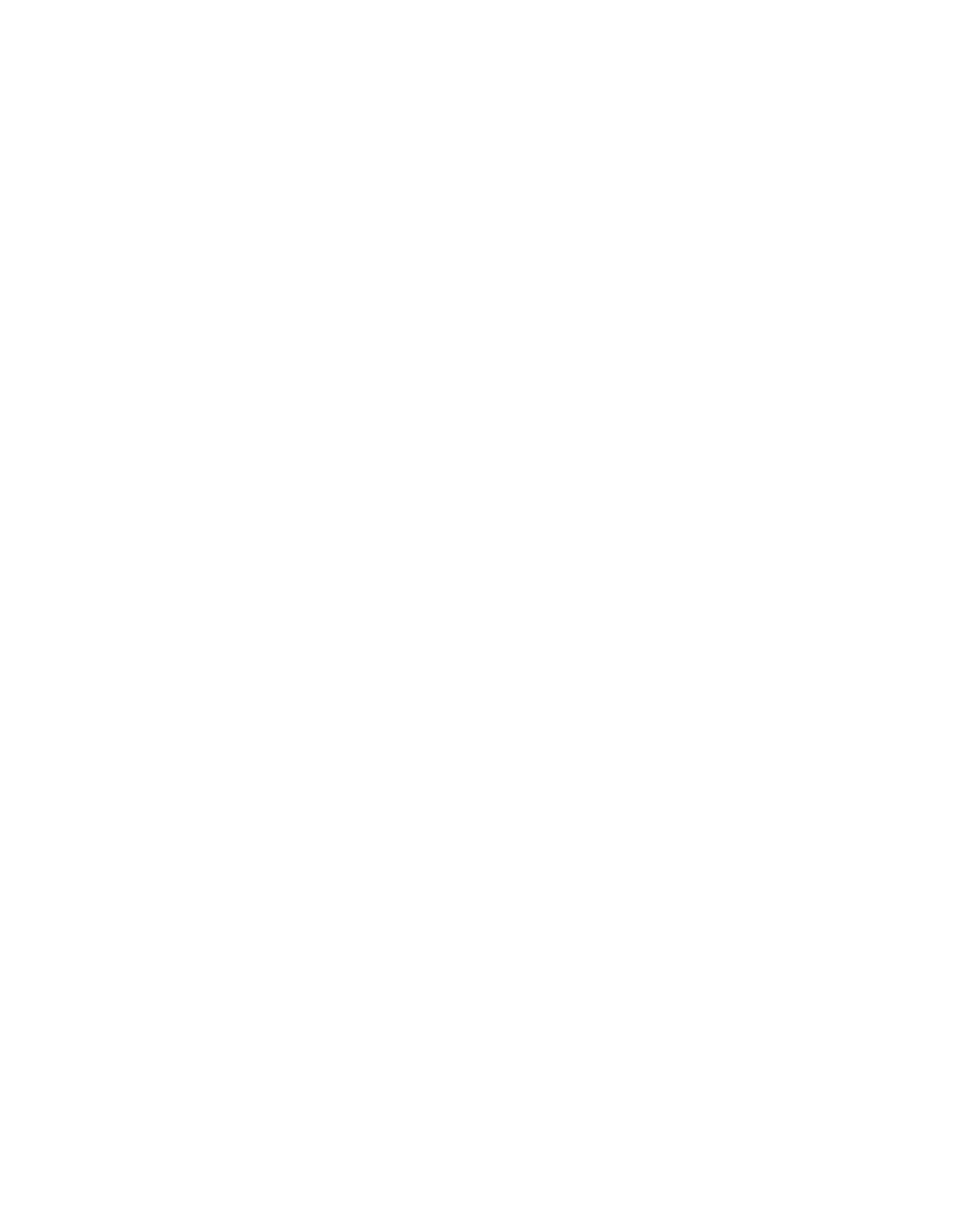## **Great Lakes Dredge & Dock Corporation Condensed Consolidated Statement of Operations (Unaudited and in thousands, except per share data)**

|                                                                                              |     | <b>Three Months Ended</b><br>March 31, |     |           |
|----------------------------------------------------------------------------------------------|-----|----------------------------------------|-----|-----------|
|                                                                                              |     | 2010                                   |     | 2009      |
| Revenues                                                                                     |     |                                        |     |           |
|                                                                                              | \$  | 161,400                                | \$  | 179,203   |
| Gross profit                                                                                 |     | 30,484                                 |     | 27,037    |
| General and administrative                                                                   |     | (10, 960)                              |     | (10, 399) |
| Amortization of intangible assets                                                            |     | (110)                                  |     | (193)     |
| Operating income                                                                             |     |                                        |     |           |
|                                                                                              |     |                                        |     |           |
|                                                                                              |     | 19,414                                 |     | 16,445    |
| Other income (expense)                                                                       |     |                                        |     |           |
| Interest expense- net                                                                        |     |                                        |     |           |
|                                                                                              |     | (3, 220)                               |     | (4,268)   |
| Equity (loss) in joint ventures                                                              |     | (722)                                  |     | (556)     |
| Income before income taxes                                                                   |     |                                        |     |           |
|                                                                                              |     |                                        |     |           |
|                                                                                              |     | 15,472                                 |     | 11,621    |
|                                                                                              |     |                                        |     |           |
| Income taxes                                                                                 |     | (6, 239)                               |     | (5, 171)  |
| Net income                                                                                   |     |                                        |     |           |
|                                                                                              |     |                                        |     |           |
|                                                                                              |     | 9,233                                  |     | 6,450     |
| Net loss attributable to noncontrolling interest                                             |     |                                        |     |           |
|                                                                                              |     |                                        |     |           |
|                                                                                              |     | 93                                     |     | 864       |
|                                                                                              |     |                                        |     |           |
| Net income attributable to Great Lakes Dredge &                                              |     |                                        |     |           |
| Dock Corporation                                                                             |     |                                        |     |           |
|                                                                                              |     |                                        |     |           |
|                                                                                              | \$  | 9,326                                  | \$  | 7,314     |
| Basic earnings per share attributable to Great                                               |     |                                        |     |           |
| Lakes Dredge & Dock Corporation                                                              | \$. | 0.16                                   | \$. | 0.13      |
| Basic weighted average shares                                                                |     | 58,548                                 |     | 58,488    |
|                                                                                              |     |                                        |     |           |
| Diluted earnings per share attributable to Great                                             |     |                                        |     |           |
| Lakes Dredge & Dock Corporation                                                              |     |                                        |     |           |
|                                                                                              |     |                                        |     |           |
|                                                                                              | \$  | $0.16$ \$                              |     | 0.13      |
| Diluted weighted average shares                                                              |     | 58,695                                 |     | 58,488    |
| <b>Great Lakes Dredge &amp; Dock Corporation</b>                                             |     |                                        |     |           |
| Reconciliation of Net Income Attributable to Great Lakes Dredge & Dock Corporation to EBITDA |     |                                        |     |           |
| (Unaudited and in thousands)                                                                 |     |                                        |     |           |
|                                                                                              |     | <b>Three Months Ended</b><br>March 31, |     |           |
|                                                                                              |     | 2010                                   |     | 2009      |

Net income attributable to Great Lakes Dredge &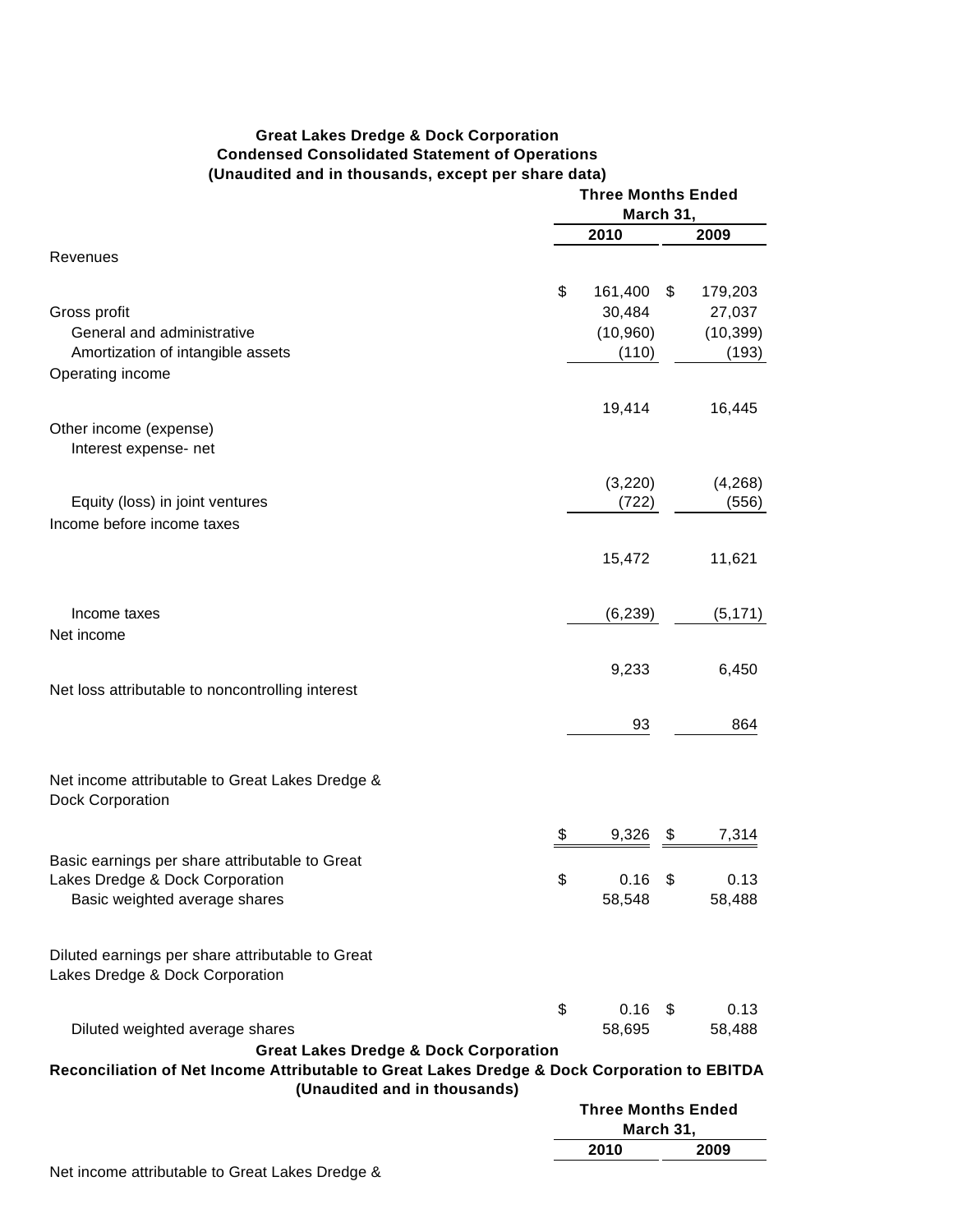| Dock Corporation<br>Adjusted for:                                                                                             | \$<br>9,326                            | - \$ | 7,314                |
|-------------------------------------------------------------------------------------------------------------------------------|----------------------------------------|------|----------------------|
| Interest expense, net                                                                                                         | 3,220                                  |      | 4,268                |
| Income taxes                                                                                                                  | 6,239                                  |      | 5,171                |
| Depreciation and amortization                                                                                                 | 9,439                                  |      | 11,646               |
| <b>EBITDA</b>                                                                                                                 | \$<br>28,224                           | \$   | 28,399               |
| <b>Great Lakes Dredge &amp; Dock Corporation</b><br><b>Selected Balance Sheet Information</b><br>(Unaudited and in thousands) |                                        |      |                      |
|                                                                                                                               | <b>Period Ended</b>                    |      |                      |
|                                                                                                                               | March 31,<br>2010                      |      | December 31,<br>2009 |
|                                                                                                                               |                                        |      |                      |
| Cash and cash equivalents                                                                                                     | \$<br>20,925                           | \$   | 3,250                |
| <b>Total current assets</b><br><b>Total assets</b>                                                                            | 210,186                                |      | 232,436              |
|                                                                                                                               | 637,018                                |      | 665,426              |
| Total short-term debt                                                                                                         | 910                                    |      | 1,200                |
| <b>Total current liabilities</b>                                                                                              | 117,926                                |      | 141,149              |
| Long-term debt<br>Total equity                                                                                                | 175,000                                |      | 186,000              |
|                                                                                                                               | 252,964                                |      | 244,549              |
| <b>Great Lakes Dredge &amp; Dock Corporation</b><br><b>Supplementary Financial Data</b><br>(Unaudited and in thousands)       |                                        |      |                      |
|                                                                                                                               |                                        |      |                      |
|                                                                                                                               | <b>Three Months Ended</b><br>March 31, |      |                      |
|                                                                                                                               | 2010                                   |      | 2009                 |
| Net cash flows provided by (used in) operating activities                                                                     |                                        |      |                      |
|                                                                                                                               | \$<br>37,199                           | \$   | (16, 181)            |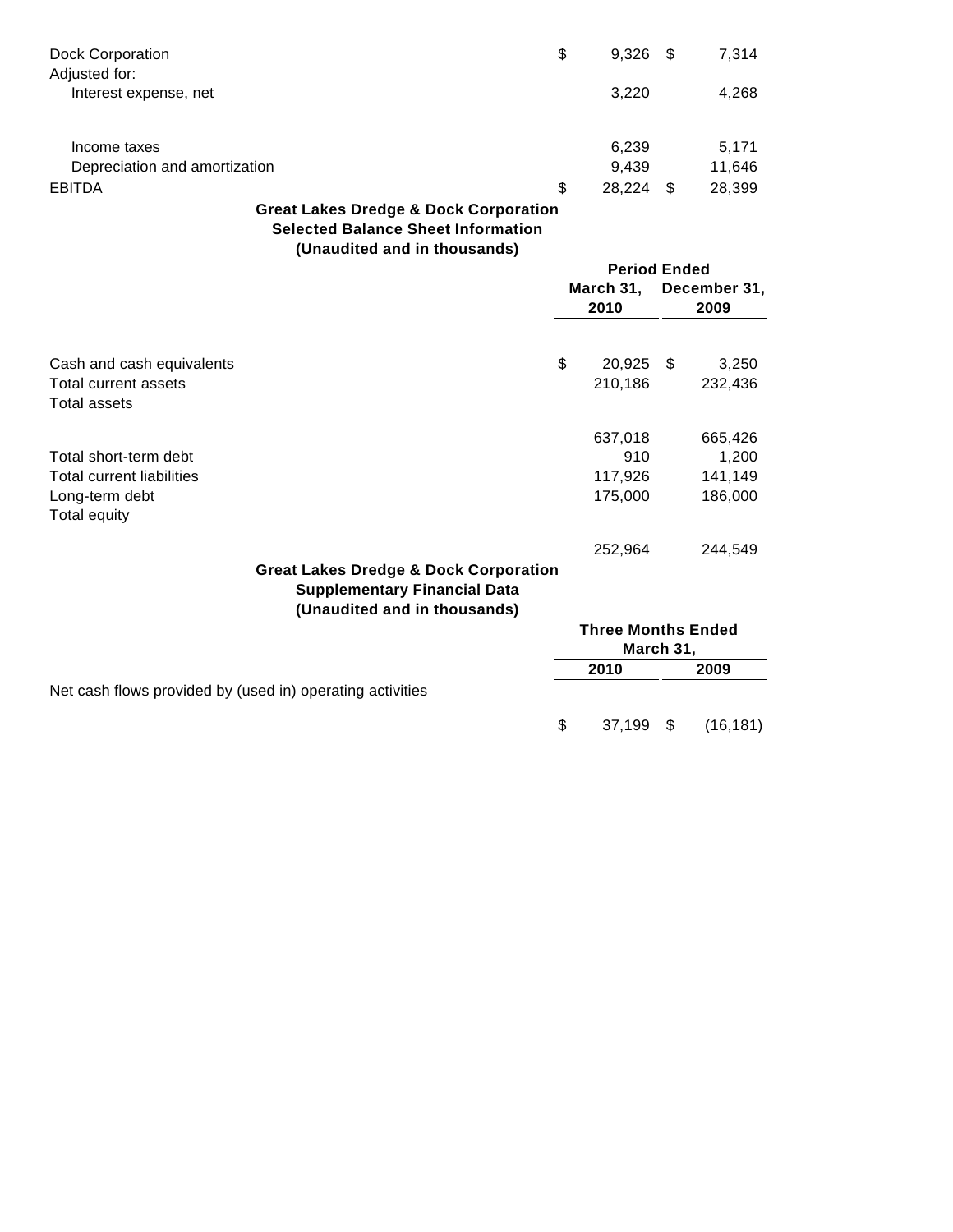#### **Great Lakes Dredge & Dock Corporation Revenue and Backlog Data**

| (Unaudited and in thousands)   |                           |            |         |  |
|--------------------------------|---------------------------|------------|---------|--|
|                                | <b>Three Months Ended</b> |            |         |  |
|                                | March 31,                 |            |         |  |
| <b>Revenues (in thousands)</b> |                           | 2010       | 2009    |  |
| Dredging:                      |                           |            |         |  |
| Capital - U.S.                 | \$                        | 44,087 \$  | 54,478  |  |
| Capital - foreign              |                           | 25,572     | 44,255  |  |
| Beach                          |                           | 38,605     | 21,632  |  |
| Maintenance                    |                           | 40,777     | 45,947  |  |
| <b>Dredging Revenue</b>        |                           | 149,041    | 166,312 |  |
| Demolition                     |                           | 12,359     | 12,891  |  |
| <b>Total Revenue</b>           |                           | 161,400 \$ | 179,203 |  |
|                                | As of                     |            |         |  |
|                                |                           | March 31,  |         |  |
| <b>Backlog (in thousands)</b>  |                           | 2010       | 2009    |  |
| Dredging:                      |                           |            |         |  |
| Capital - U.S.                 |                           | 163,598    | 185,428 |  |
| Capital - foreign              |                           | 40,968     | 120,583 |  |
| Beach                          |                           | 36,917     | 1,478   |  |
| Maintenance                    |                           | 54,213     | 36,074  |  |
| Dredging Backlog               |                           | 295,696    | 343,563 |  |